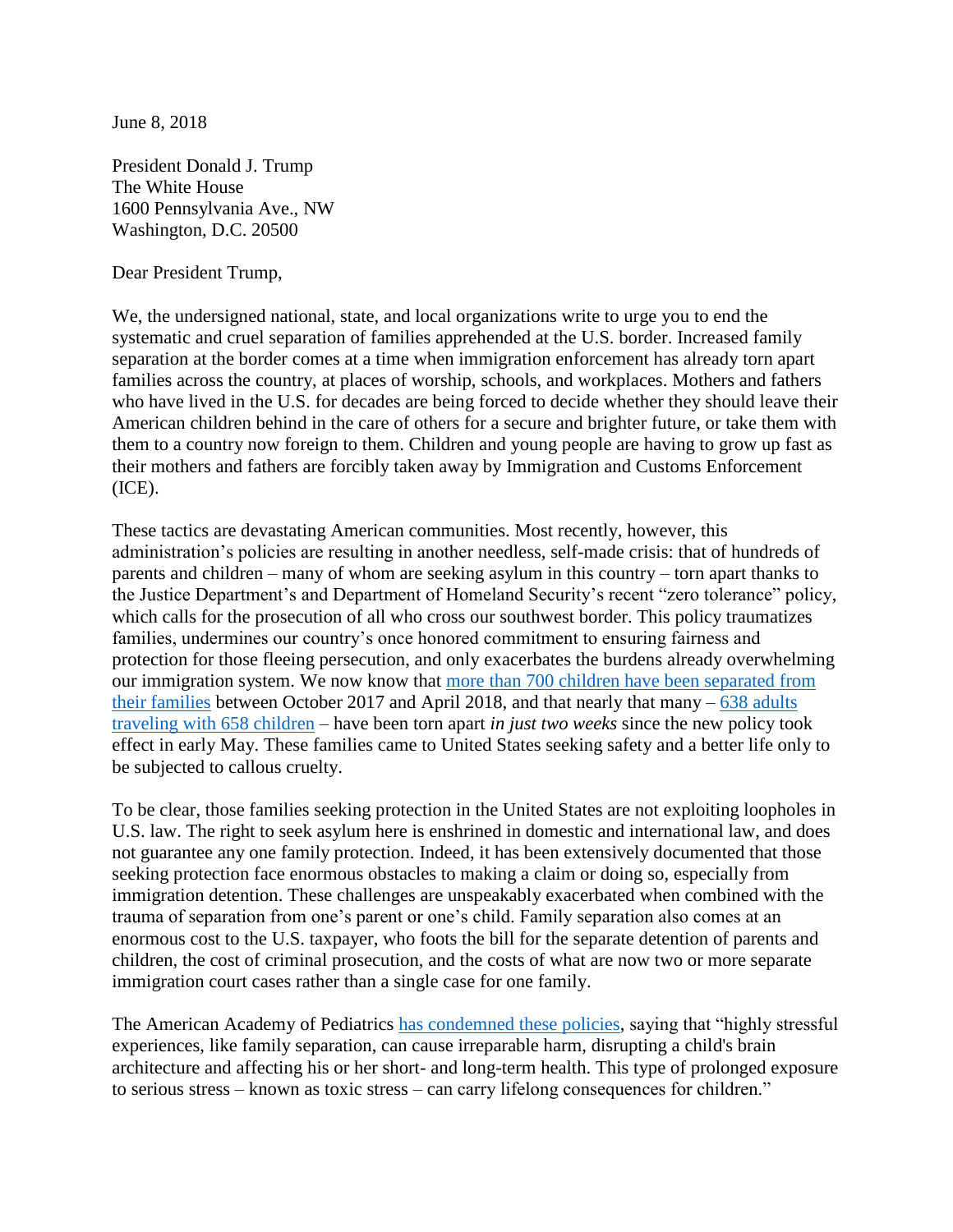We are appalled that these policies are being implemented at the same time that ICE is indiscriminately targeting undocumented immigrants and doubling down on home and workplace raids. Immigrant parents and caregivers who have lived in U.S. for decades are being forcibly taken away, leaving a trail of countless American children without their mothers and fathers. Together with your administration's decision to strip over a million people of either Temporary Protected Status or DACA, these actions are forcing countless parents to leave behind their families, their businesses, their communities, and the country they proudly call home.

Tearing apart families does nothing to make us safer or stronger, and separating children from their parents betrays our deeply held American values.

We demand that you end these callous and cruel policies against immigrants and their families immediately.

Sincerely,

18MillionRising.org ACLU American Federation of State, County and Municipal Employees American Federation of Teachers American-Arab Anti-Discrimination Committee Anti-Defamation League Arizona Coalition to End Sexual & Domestic Violence Asian & Pacific Islander American Health Forum Asian Americans Advancing Justice - AAJC Asian Americans Advancing Justice - AAJC Asian Americans Advancing Justice-LA Asian Pacific American Labor Alliance Asian Pacific Institute on Gender-Based Violence ATNJ Atlantic County Autistic Self Advocacy Network Bend the Arc Jewish Action BiNet USA Bisexual Resource Center Brooklyn For Peace Center for Community Change Action Center for Law and Social Policy Center for Popular Democracy Center for Victims of Torture Children's Defense Fund - Texas Church World Service Civil Rights Project/Proyecto Derechos Civiles Clearinghouse on Women's Issues Coalition for Humane Immigrant Rights Coalition on Human Needs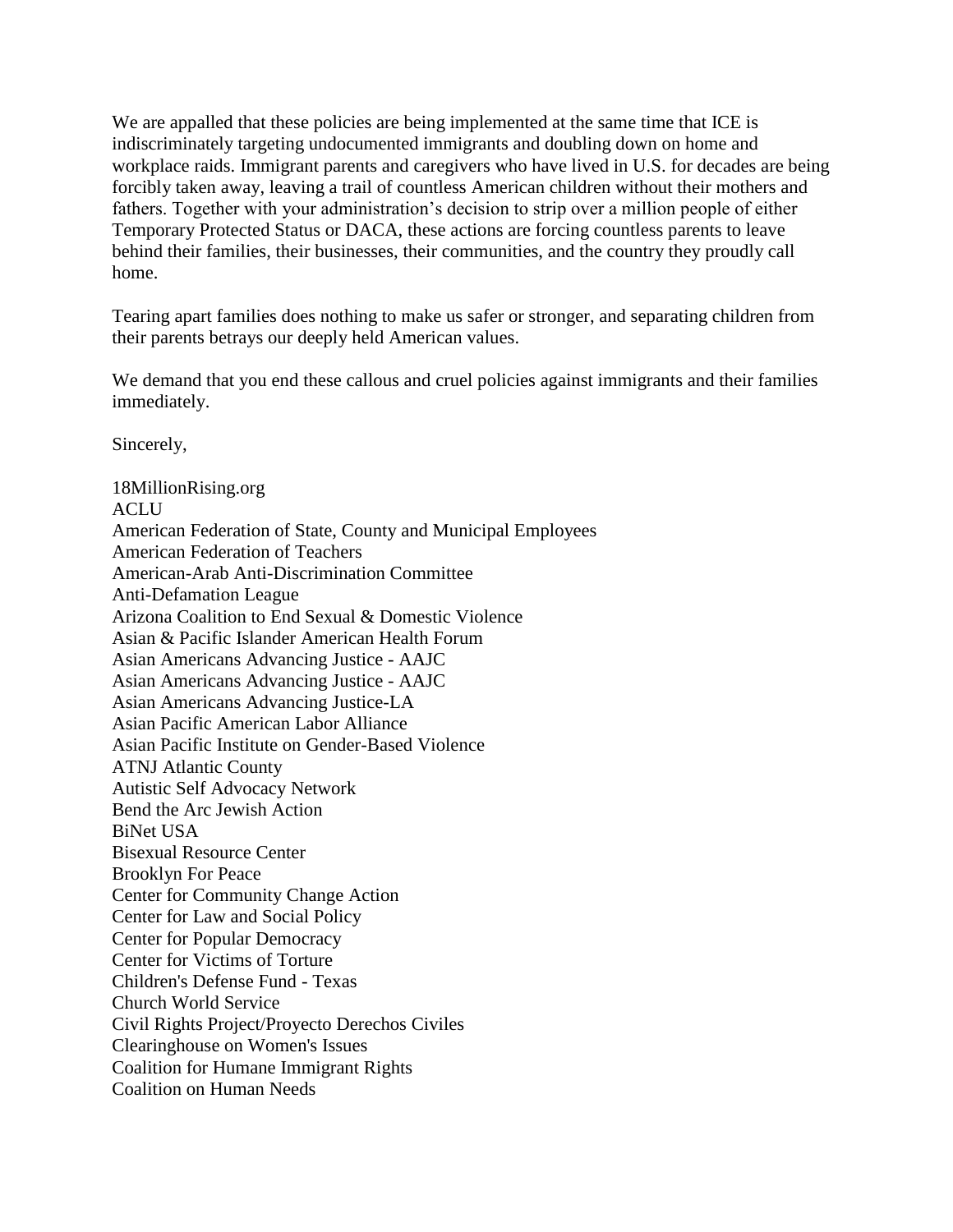Disability Rights Education & Defense Fund Equal Justice Society Equality California Fair Immigration Reform Movement Faith in Action Faith in Public Life Family Equality Council Farmworker Justice Feminist Majority First Focus FL Immigrant Coalition Futures Without Violence **HIAS** Hispanic Federation Human Rights Advocates Human Rights Campaign Impact Fund Indivisible Nation BK International Association of Women in Radio and TV - USA International Rescue Committee Japanese American Citizens League Jewish Council for Public Affairs Juvenile Law Center Latin America Working Group LatinoJustice PRLDEF Lawyers for Good Government Lawyers' Committee for Civil Rights Under Law League of Women Voters of the United States Make The Road Nevada MAS HUMAN RIGHTS COMMITTEE MAS IMMIGRANT JUSTICE CENTER MomsRising Muslim Public Affairs Council **NAACP** NAACP Legal Defense and Educational Fund, Inc. National Asian Pacific American Women's Forum National Association for Latino Community Asset Builders National Black Justice Coalition National Center for Lesbian Rights National Center for Youth Law National Council of Churches National Council of Jewish Women National Disability Rights Network National Domestic Workers Alliance/We Belong Together National Education Association National Employment Law Project